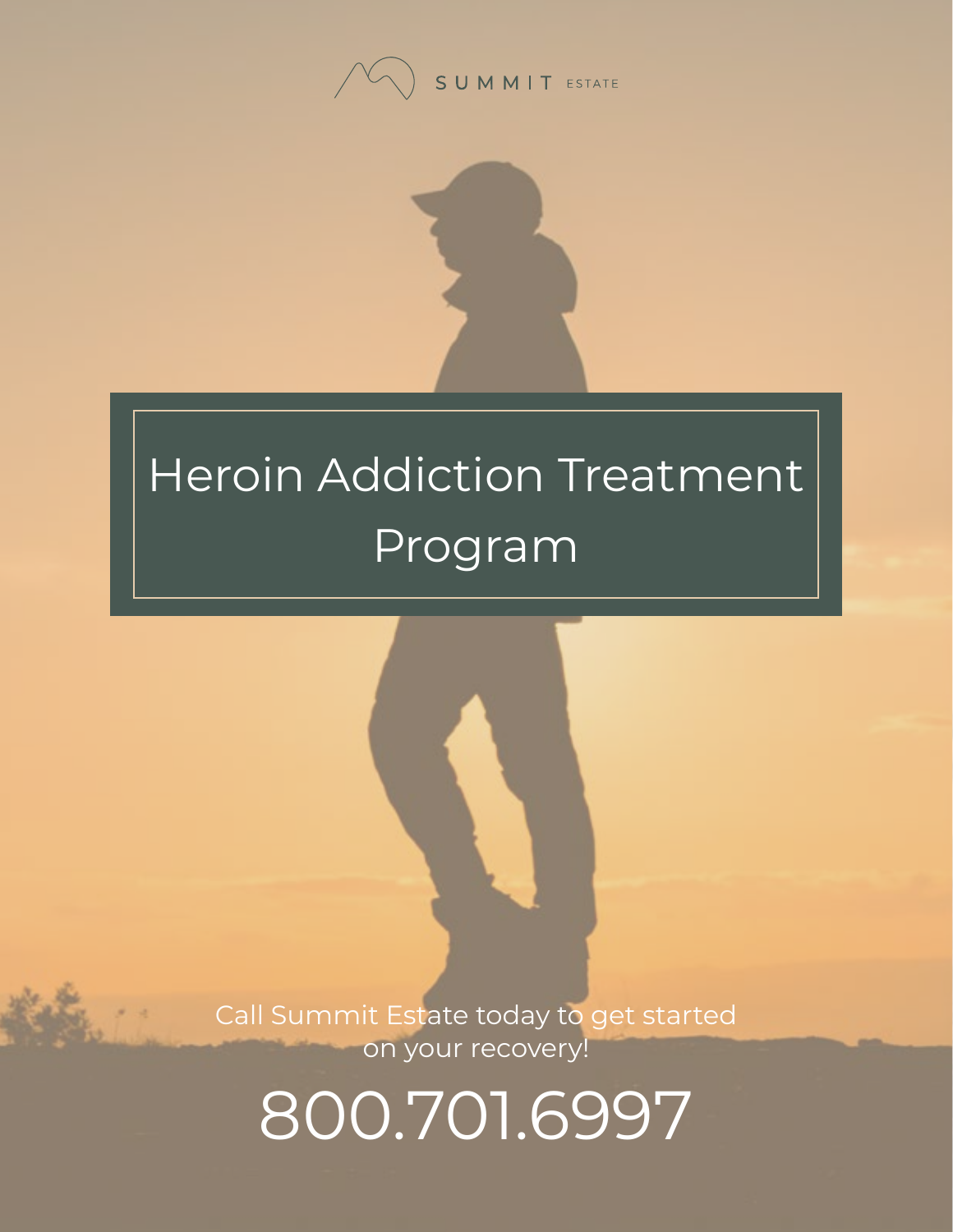SUMMIT ESTATE

#### **Contents**

| Treatment Programs Available at Summit Estate Recovery Center7 |  |
|----------------------------------------------------------------|--|
| Seek Treatment at Summit Estate Recovery Center Today7         |  |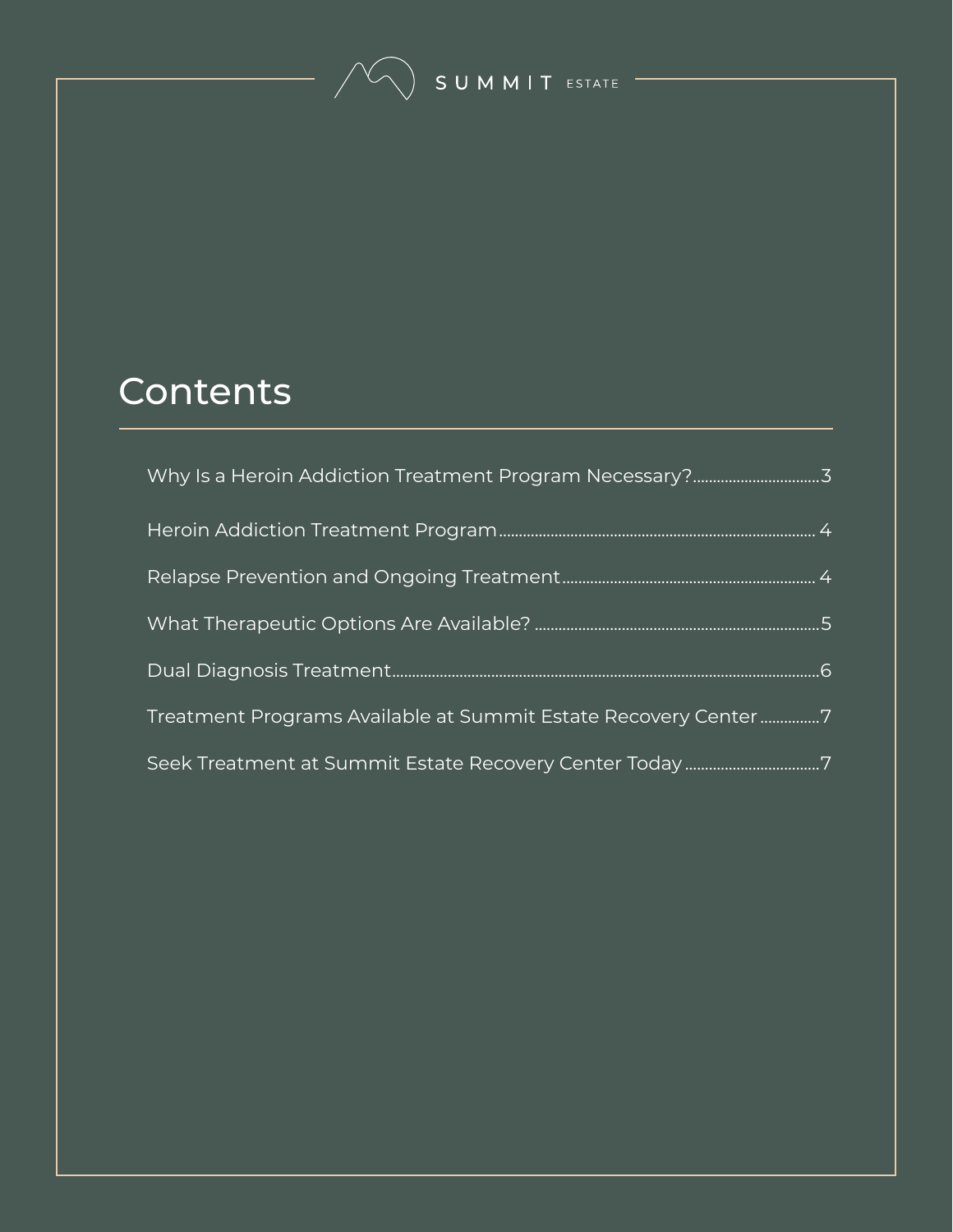<span id="page-2-0"></span>

Across the United States, individuals and communities at large are feeling the impact of heroin addiction. In fact, some regions identify heroin as one of the most notable drug addictions that their communities are facing. Unfortunately, few people who are suffering from this challenging condition seek the care that they need. As a result, many people are currently facing a range of health concerns due to their addiction. In order to avoid the long-term consequences of heroin addiction, it is vital to seek a heroin addiction treatment center. Doing so can vastly improve your mental and physical health, allowing you to [live a life free of substances once more](https://www.summitestate.com/northern-california-substance-abuse-treatment-center/).

At Summit Estate Recovery Center, we recognize the impact drugs like heroin can have on a person's life. However, we also know that through treatment and support, there is hope. Please don't let your heroin addiction rule your life anymore. Contact Summit Estate Recovery Center today at [866-679-9855](tel:+18666799855) to learn more about the treatment options available.

#### Why Is a Heroin Addiction Treatment Program Necessary?

Using heroin affects the opioid receptors in the brain, as heroin binds to these receptors and releases a flood of dopamine. When people use heroin, they experience changes in the brain within minutes. The brain develops a dependence on the drug, and the users feel a strong compulsion to get their next dose. The heroin addiction treatment program provides intensive therapy for the users and helps stop dependence on heroin.

Statistics show that approximately 23 percent of the people using heroin are dependent on the drug. A heroin addiction treatment program in CA helps the users to live a more fulfilling and satisfying life. Through this program, you will learn about the root cause of your addiction and create coping mechanisms to help you manage your cravings outside of treatment.

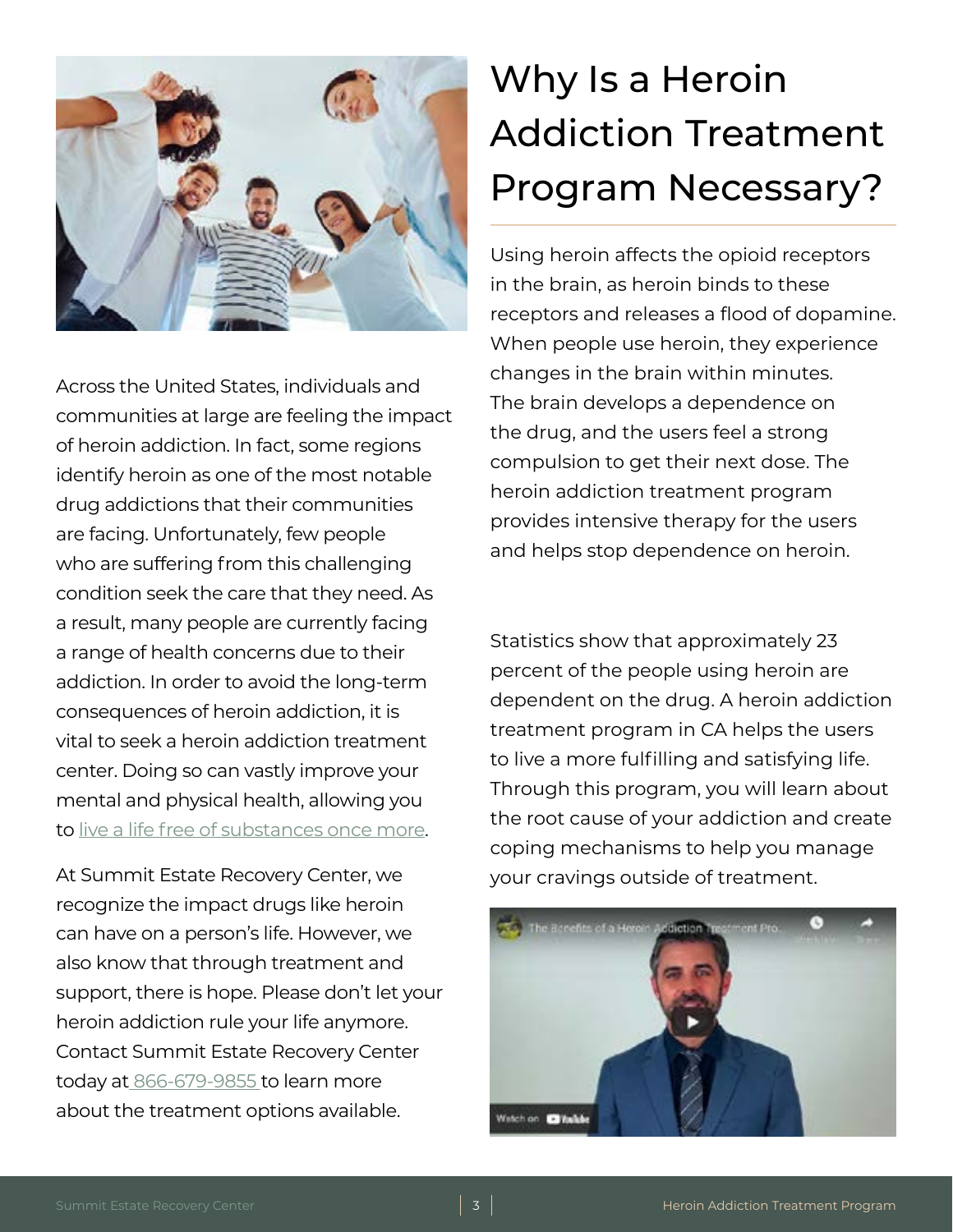#### <span id="page-3-0"></span>Heroin Addiction Treatment Program

Treating heroin addiction usually involves lifestyle changes, support groups, medication, and therapy. Both outpatient and inpatient treatment centers provide these programs. A heroin addiction treatment program offers the best chances for a quick and successful recovery. However, heroin detox is usually the initial step in addiction treatment. It would be best to detox with a group of experts who have the skills to monitor and supervise you throughout the heroin detoxification process.

Heroin withdrawal may last for several weeks and can be intense and fairly uncomfortable. Our health care providers prescribe medication that helps in managing the pain and allows the body to adjust slowly. Therapy helps to tackle any underlying behaviors that may be the cause of the individual's use of heroin. It also handles co-occurring disorders, such as anxiety and depression.

#### Relapse Prevention and Ongoing Treatment

Some heroin users opt for outpatient rehab for the treatment of their addiction. Outpatient rehab is ideal for individuals with mild addictions. It involves people in

recovery who are receiving medications and therapy while also taking care of their work and personal lives. If you intend to begin treatment for heroin addiction,

### How Common Is Heroin Overdose - In The United States? **In 2019** deaths  $\mathbf{v}$



Between the years 1999 and 2019, more than **0.000 overdose** deaths have involved heroin.

involved heroin



**MMIT** 

Heroin is a potent but extremely addictive opioid. Unfortunately, because it is an ificit drug, there is no control over its production, meaning that heroin could tain other harmful substances that could make using it deadly. If you're n an addiction to heroin or other opioids, please reach out to our heroin addiction treatment center today at 866.569.9391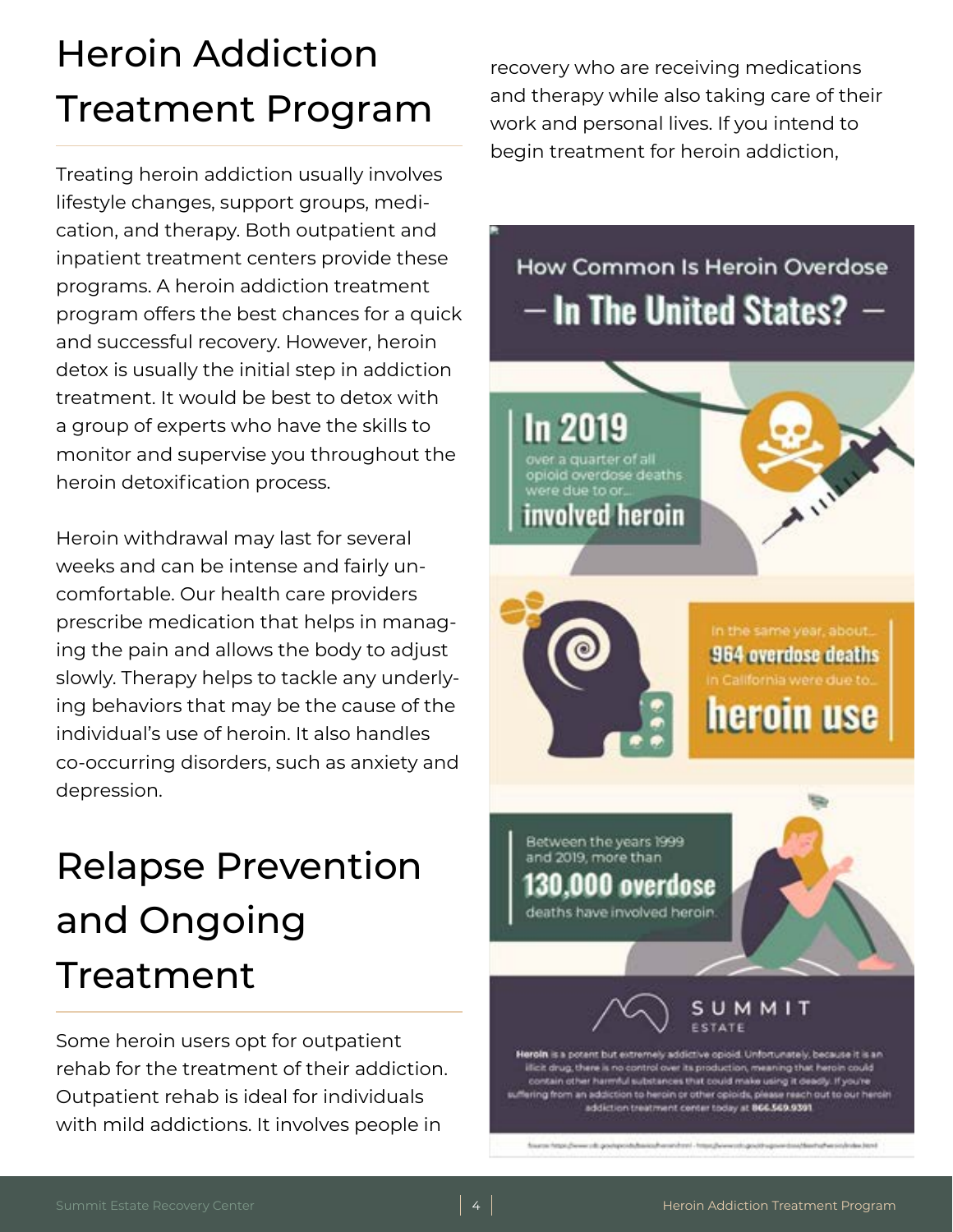<span id="page-4-0"></span>*I feel that Summit Estate gave me not only the skills, knowledge and ability to stay sober, but more importantly, the program taught me how to love and respect myself again. Maybe more importantly, they helped me to understand how key self-esteem and self-worth are to seeing myself as someone who deserves to be sober. Summit Estate gave me far more than just 60 days of drug and alcohol treatment- they gave me the happy, successful future I have in front of me.*

*– S. D.*

you should consult with a substance abuse professional. These experts help you determine the best treatment program that fits your preferences and needs. Ongoing treatment is vital in ensuring one stays sober for a long time.

Therapists help you stay focused on maintaining sobriety. They also ensure you identify and overcome your weaknesses and triggers.

Some of the tips for preventing heroin relapse while in recovery include:

- **• Continuing with meetings and therapies:** Constantly meeting your therapist helps you overcome the temptations to use the drug.
- **• Continue taking medications:** Don't stop taking the prescribed medicines unless the doctor advises you to. Stopping the medications may cause cravings and withdrawal symptoms.
	- **• Find sober hobbies and make sober friends:** This helps to keep your mind off using heroin.
	- **• Be careful with new prescriptions:** Opt for non-narcotic pain relievers to minimize the occurrence of a relapse.

In addition to the tools listed above, we also recommend engaging in relapse prevention therapy. Through this therapeutic option, many of our clients have the tools in place to prevent relapse and manage cravings when they encounter them.

#### What Therapeutic Options Are Available?

When someone is trying to break free from heroin addiction, one of the most effective tools they require is counseling. Through therapy, our clients learn about themselves, the root cause of their addiction, and any underlying conditions that contribute to their addictive behaviors. Once they understand the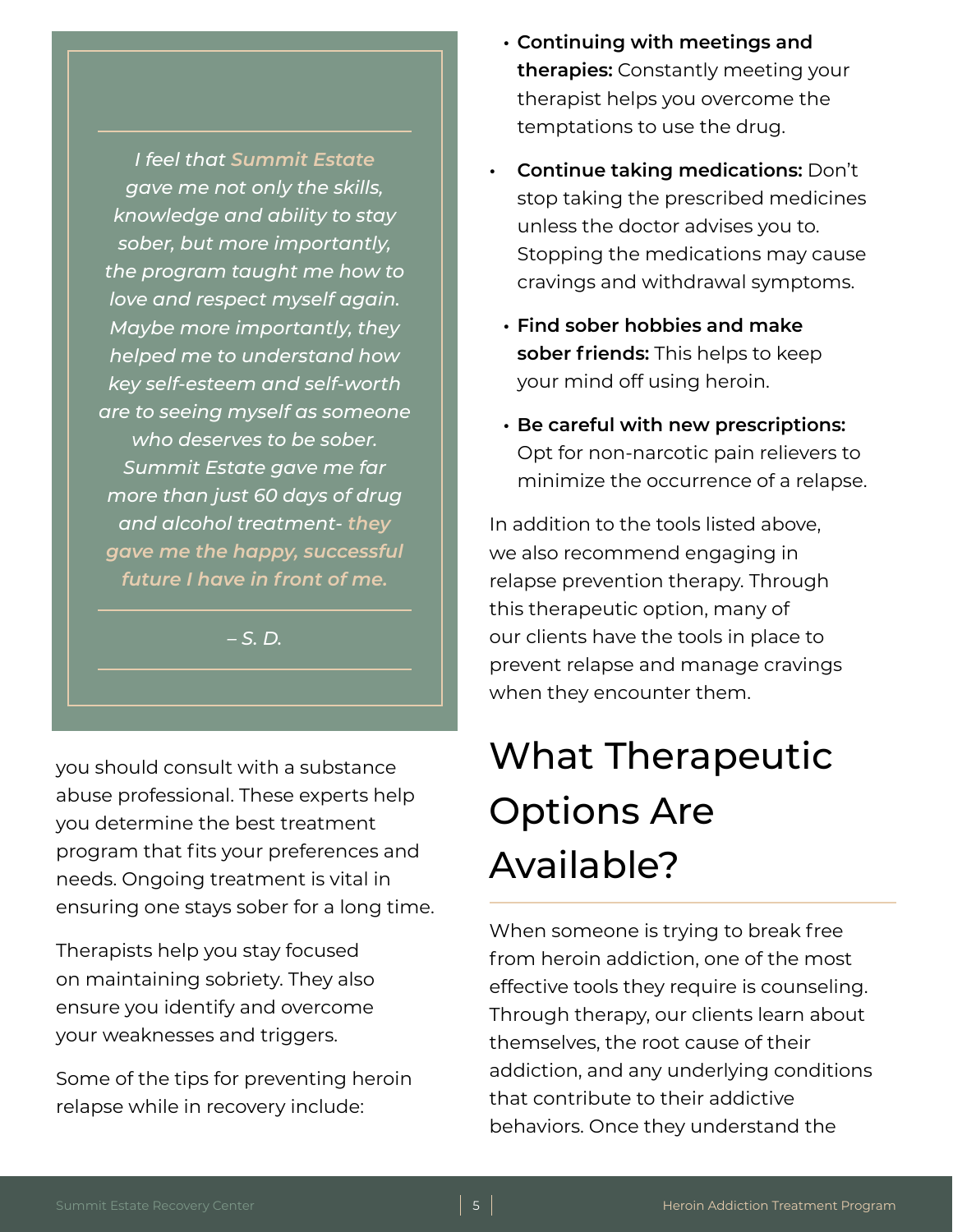<span id="page-5-0"></span>mitigating factors that have led to their addiction, they can begin to create coping mechanisms and healthy habits that can prevent them from returning to drug or alcohol use in the future.

At Summit Estate Recovery Center, we offer a unique blend of evidence-based and holistic treatments. We tailor these treatments to the client's needs, so each person gets the tools they need to overcome their unique challenges. Our evidence-based treatments have proven to be effective in treating addiction, while holistic treatments address the damage that addiction has done to the person's mind, body, and soul. Our therapeutic modalities include:

- Cognitive-behavioral therapy
- Dialectical behavior therapy
- Art therapy
- Yoga therapy
- Family therapy

Please get in touch with our treatment team today at [866-679-9855](tel:+18666799855) to determine what treatments can effectively address your challenges.

#### Dual Diagnosis Treatment

Unfortunately, many of those who suffer from an addiction to heroin and other

substances have co-occurring mental health concerns. In some cases, these mental health issues led to them using heroin, while in others, the mental health concern resulted from their heroin use.

Regardless of which came first, it is vital to seek concurrent treatment of both conditions. If you only seek treatment for your mental health condition, your addiction may continue, leading to further or worsening mental health symptoms. Conversely, if you only seek treatment for your addiction, your mental health symptoms will turn unabated, which may lead you to relapse. Our dual diagnosis treatment program can simultaneously treat your addiction and mental health concerns, giving you the best possible chance for long-term recovery. This treatment can effectively address the cause of your addiction and give you the tools you require to manage any mental health symptoms that you may encounter.